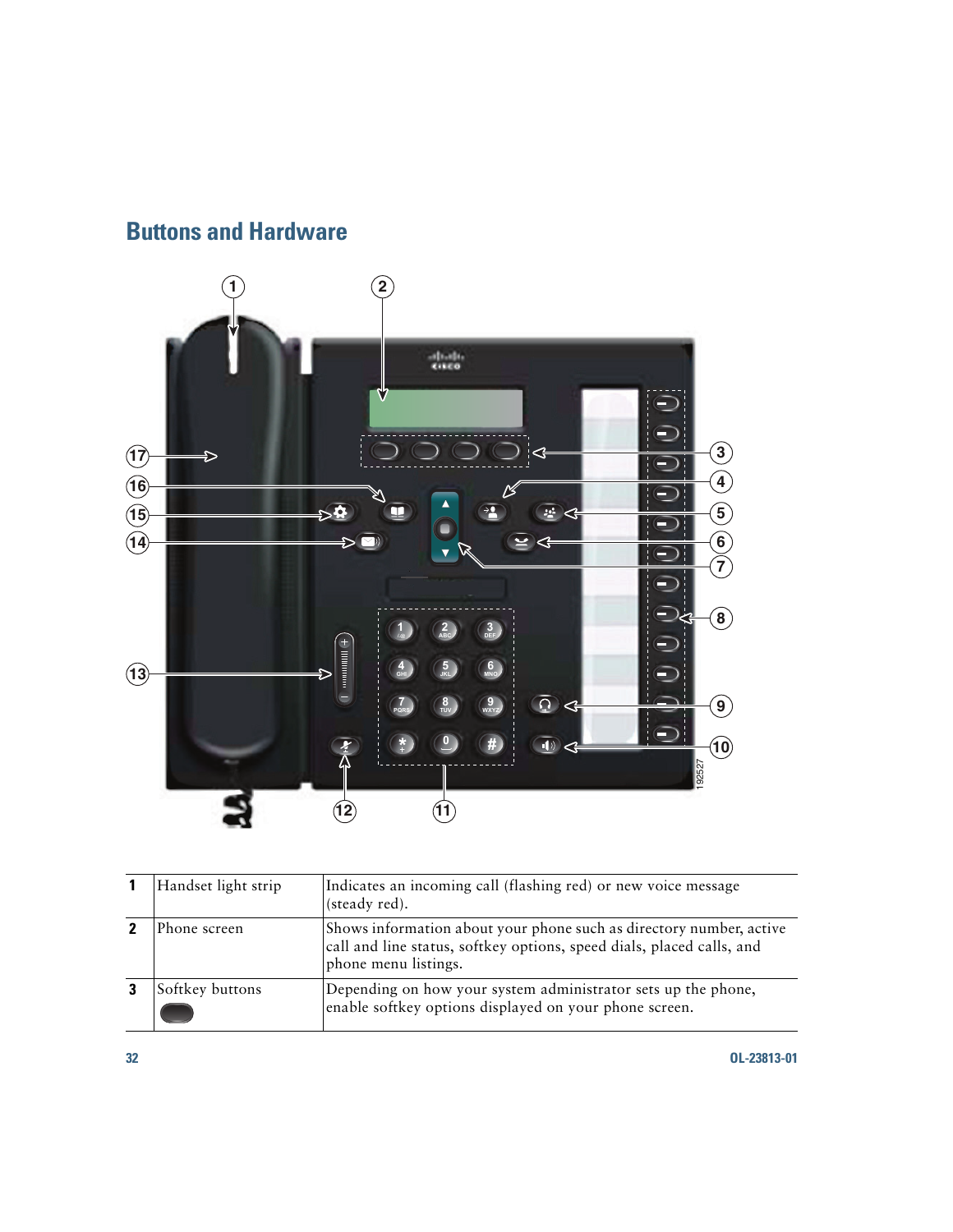| 4                       | Transfer button<br>$(\rightarrow \bullet)$                          | Transfers a call.                                                                                                                                                                                                                                                       |
|-------------------------|---------------------------------------------------------------------|-------------------------------------------------------------------------------------------------------------------------------------------------------------------------------------------------------------------------------------------------------------------------|
| 5                       | Conference button<br>$\begin{pmatrix} 1 & 1 \\ 1 & 1 \end{pmatrix}$ | Creates a conference call.                                                                                                                                                                                                                                              |
| 6                       | Hold button<br>$\bigcirc$                                           | Places an active call on hold.                                                                                                                                                                                                                                          |
| $\overline{\mathbf{z}}$ | Navigation bar and<br>Select button                                 | The Navigation bar allows you to scroll through menus and highlight<br>items. When phone is on-hook, displays phone numbers from your<br>Placed Call listing (up arrow) or your speed dials (down arrow).<br>The Select button allows you to select a highlighted item. |
| 8                       | Programmable feature<br>buttons                                     | Depending on how your system administrator sets up the phone,<br>programmable feature buttons provide access to:                                                                                                                                                        |
|                         | $\blacksquare$                                                      | Phone lines and intercom lines                                                                                                                                                                                                                                          |
|                         |                                                                     | Speed-dial numbers (speed-dial buttons, including the Line Status<br>speed-dial features)                                                                                                                                                                               |
|                         |                                                                     | Web-based services (for example, a Personal Address<br>$\bullet$<br>Book button)                                                                                                                                                                                        |
|                         |                                                                     | Call features (for example, a Privacy button)<br>$\bullet$                                                                                                                                                                                                              |
|                         |                                                                     | Buttons illuminate to indicate status:                                                                                                                                                                                                                                  |
|                         |                                                                     | Green, steady-Active call or two-way intercom call<br>٠                                                                                                                                                                                                                 |
|                         |                                                                     | Green, flashing-Held call                                                                                                                                                                                                                                               |
|                         |                                                                     | Amber, steady-Privacy in use, one-way intercom call, DND<br>active, or logged into Hunt Group                                                                                                                                                                           |
|                         |                                                                     | Amber, flashing-Incoming call or reverting call<br>$\bullet$                                                                                                                                                                                                            |
|                         |                                                                     | Red, steady-Remote line in use (shared line or Line Status)                                                                                                                                                                                                             |
|                         |                                                                     | Red, flashing-Remote line on hold                                                                                                                                                                                                                                       |
| 9                       | Headset button<br>$\Omega$                                          | Toggles the headset on or off. When the headset is on, the button is lit.                                                                                                                                                                                               |
| 10                      | Speakerphone button<br>$\left  \downarrow \right\rangle$            | Toggles the speakerphone on or off. When the speakerphone is on, the<br>button is lit.                                                                                                                                                                                  |
| 11                      | Keypad                                                              | Allows you to dial phone numbers, enter letters, and select menu items<br>(by entering the item number).                                                                                                                                                                |